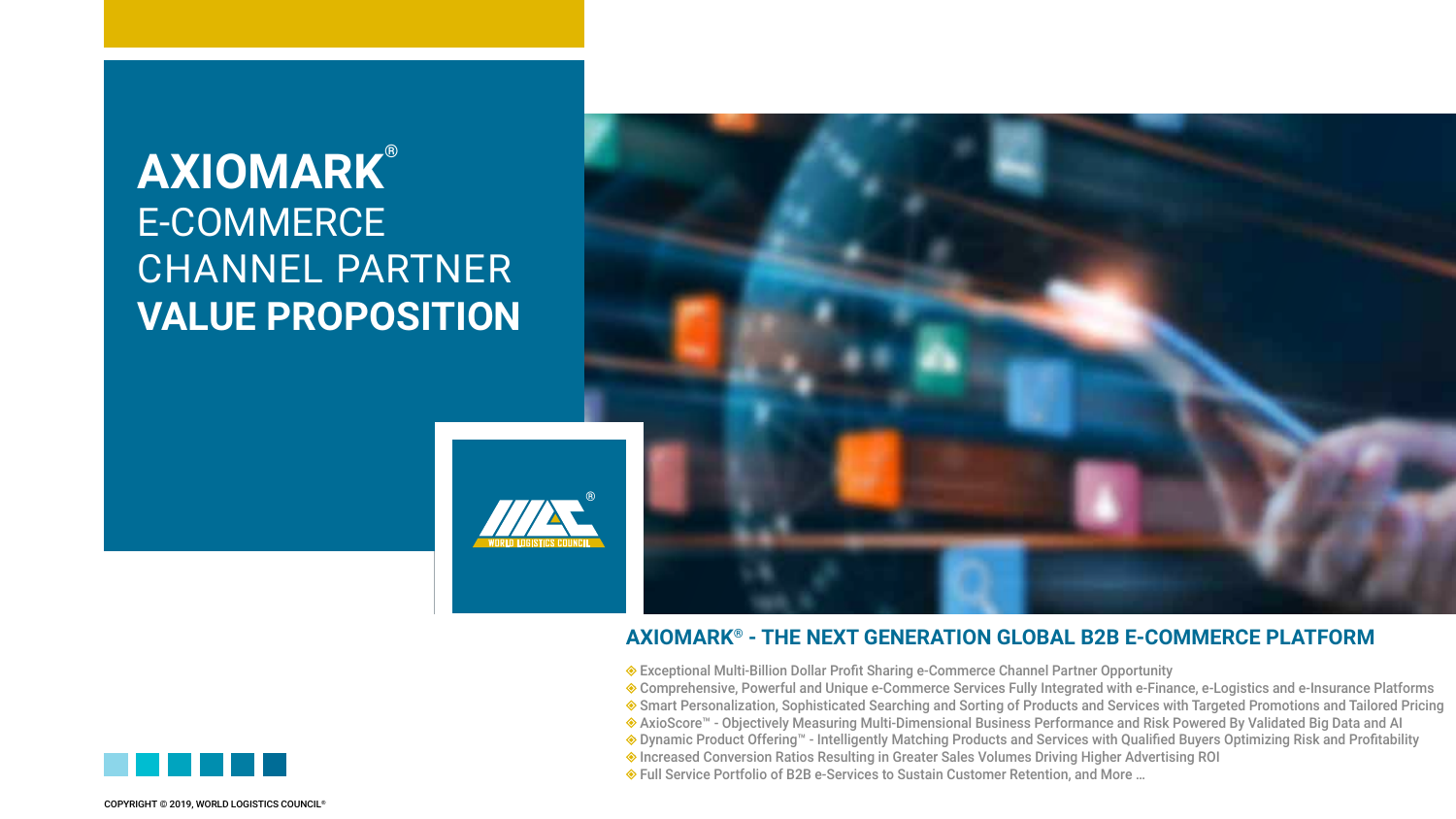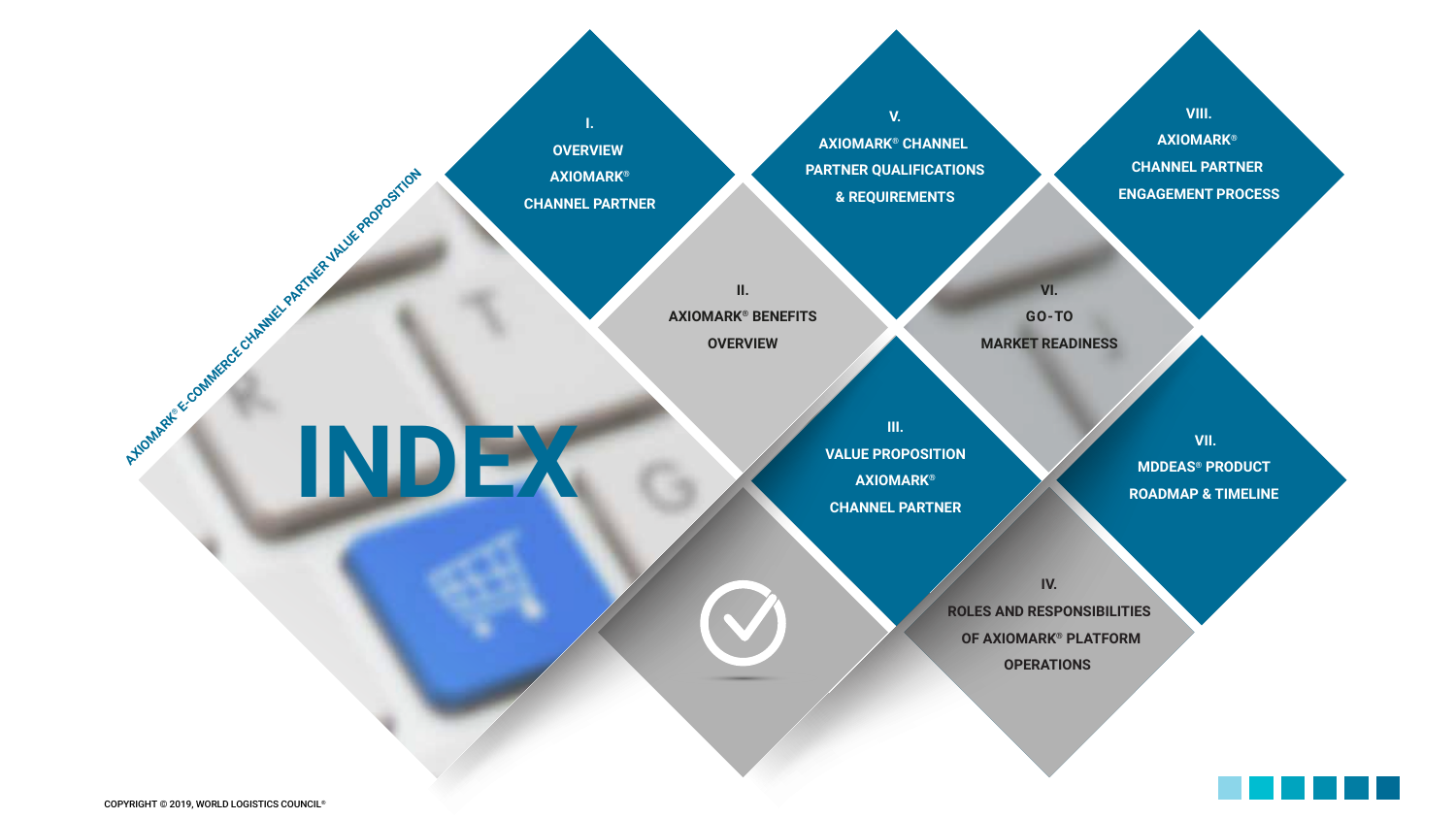# OVERVIEW **AXIOMARK® CHANNEL PARTNER**

#### INTRODUCTION

I

- AxioMark® is an innovative global B2B e-Commerce platform for products and services that delivers significant benefits to buyers and sellers through a fully-integrated suite of e-Commerce, e-Logistics, e-Insurance and e-Finance services.
- The powerful and unique AxioMark® features empower current e-Commerce firms to significantly expand market penetration in the global B2B marketplace with higher customer retention by providing superior and comprehensive services to end users.
- An AxioMark® e-Commerce Channel Partner can maximize on the above capabilities with a unique multi-billion-dollar profit-sharing opportunity.

#### INNOVATIVE TECHNOLOGY SOLUTION

- UNIQUE OPPORTUNITY INTRODUCTION • AxioMark® is offered as an integral part of a new generation B2B Digital Economy Platform, MDDEAS® (Multi-Dimensional Digital Economy Application System), that is protected by a worldwide patent and delivers thousands of free business apps through a unique business model.
- MDDEAS® is built based on more than 15 years of research and development and a catalog of product and service innovations that leverage latest technologies including Artificial Intelligence (AI), Big Data Analytics, and Blockchain, among others.
- **The innovative MDDEAS® Apps and features are delivered by the world's top 13 technology firms though seamless** integration for large, medium and small enterprises throughout the global B2B marketplace. These Apps are delivered under the protection of the United Nations, thus ensuring continuous access to all at all times.

### GLOBAL ECONOMIC DEVELOPMENT PROGRAM

- AxioMark® has successfully transformed this innovative technology solution into a sustained global economic development program that involves the unique collaboration among public and private sector organizations globally.
- **This innovative solution unleashes the power of 21st century technology to where it will have the greatest impact to** connect and grow our global economy - the USD 150 trillion B2B marketplace, thus providing the opportunity to increase the global GDP by nearly 17% and create more than 300 million jobs by 2030.

#### AXIOMARK® CHANNEL PARTNER MULTI-BILLION-DOLLAR PROFIT-SHARING **OPPORTUNITY**

- AxioMark® is positioned to be the next generation B2B e-Commerce marketplace creating a new e-Commerce revenue opportunity projected to be USD 2.5 trillion by 2030.
- AxioMark® Channel Partners, and their customers, will immensely benefit both qualitatively and quantitatively by participating in a cooperative partnership delivering a global economic development program benefiting millions of people worldwide.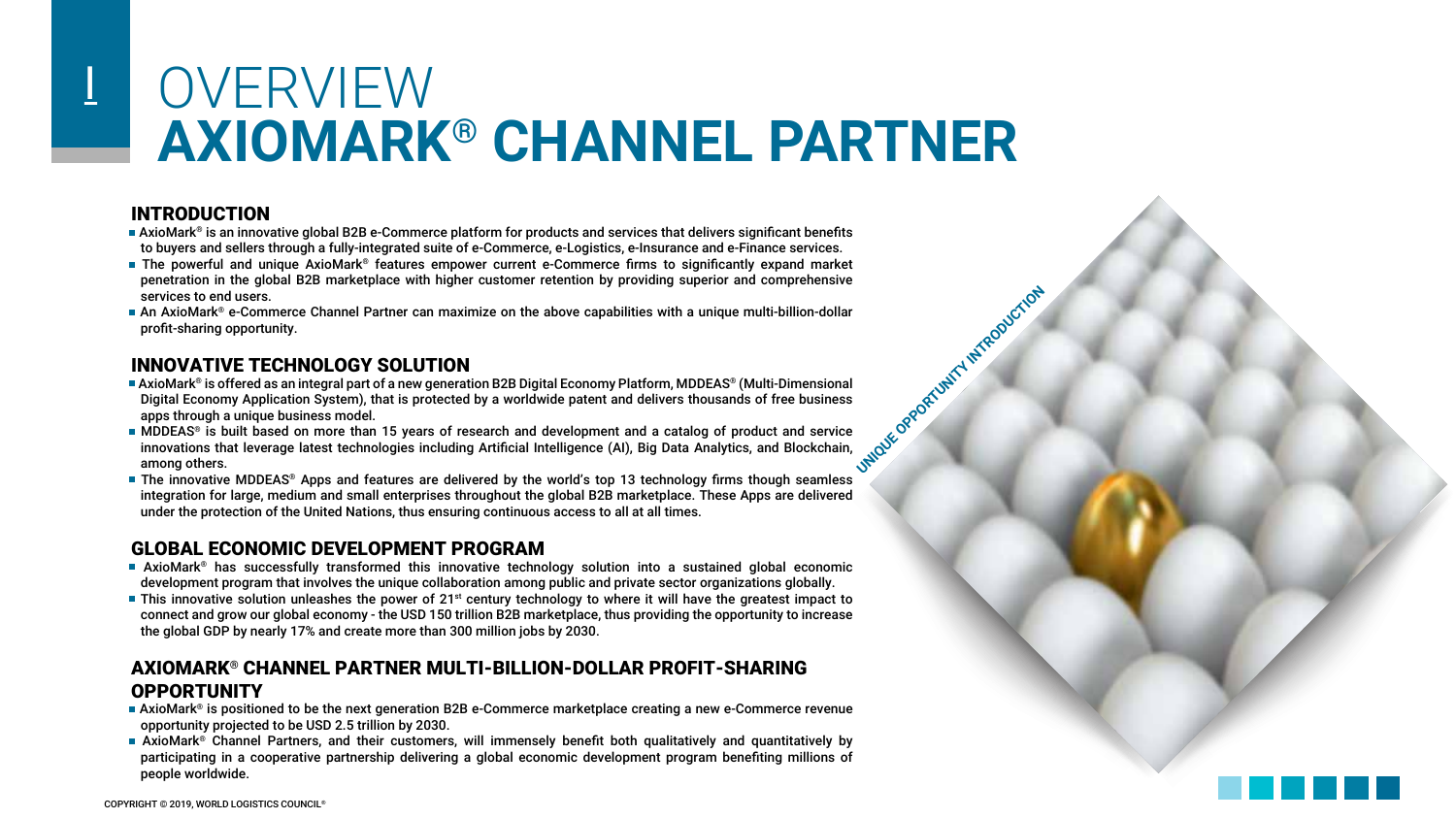## AXIOMARK® **BENEFITS OVERVIEW**

Based on 15 years of R&D related to product and service innovations, AxioMark® empowers the world's existing B2B e-Commerce platforms and their customers in several distinct ways:



 $\overline{\mathbf{u}}$ 

#### OFFERS POWERFUL AND UNIQUE E-COMMERCE FEATURES

AxioMark® offers a powerful set of sophisticated B2B e-Commerce capabilities, triple in number compared with current industry features, including smart personalization, advanced searching and multi-dimensional sorting capability to quickly identify products and services with speed and precision, expeditiously contract using Unit Cost Timetable (UCT) based Buy-Sell agreement framework, and efficiently manage contract obligations through electronic performance metrics across the entire supply chains throughout the B2B marketplace.



#### DE-RISKS BUSINESS THROUGH UNPRECEDENTED LEVELS OF BUSINESS TRANSPARENCY

The AxioScore™ innovation, powered by high quality validated big data and Artificial Intelligence, provides significant business insights and unprecedented levels of business transparency through a new dynamic scoring mechanism that measures business performance and risk in key business areas based on Quality, Finance-ability, Insurability, Logistics Reliability, etc. providing greater transparency to de-risk doing business among trade participants.



#### OFFERS EASY AND SECURE ONLINE ACCESS AND SHARING OF DIGITAL DOCUMENTATION

Comprehensive security compliance measures including strong digital encryption and data governance, as well as sharing of data through explicit digital sharing consent agreements enable users to safely and securely share relevant business data among buyers, sellers, banks, financial institutions and insurance firms in order to efficiently complete the end-to-end business transactions.

#### ENABLES SEAMLESS USER NAVIGATION EXPERIENCE

Seamless navigation among the business Apps and across B2B e-Commerce, e-Logistics, e-Finance and e-Insurance platforms enables users to complete their business transactions more efficiently without re-keying of same data multiple times eliminating data entry-errors, data duplication and data-integrity issues among the platforms.



#### DELIVERS FULLY INTEGRATED E-COMMERCE SERVICES WITHIN A B2B E-SERVICES PORTFOLIO

E-Commerce services are provided as part of fully integrated end-to-end B2B trade facilitation e-Services including e-Finance, e-Logistics and e-Insurance to complete all B2B business transactions on one integrated platform.



**TAX** 

#### CREATES DYNAMIC PRODUCT OFFERING™ OF PRODUCTS AND SERVICES

The Dynamic Product Offering™ (DPO) is a powerful digital online e-Commerce innovation that significantly reduces customer acquisition costs, optimizes risk and increases business profitability by providing an automated mechanism based on smart-criteria to efficiently match pre-qualified offers of products and services with the most-likely buyers in target products and markets intelligently uncovered through market research by leveraging big data and business intelligence analytics tools.

#### OPTIMIZES MATCHING OF BUYERS AND SELLERS

Smart personalized presentation based on the users' historical, current, and planned commercial transactions coupled with the AxioScore™ driven multi-dimensional sorting and the platform's advanced search capabilities by product, service, and industry provides the ability to significantly optimize matching through targeted digital promotions as well as DPO-enabled tailored pricing delivered right at the point of purchase.

#### CREATES SUSTAINED CUSTOMER RETENTION

The fully integrated B2B platform provides digital tools to transform Unit Cost Timetable (UCT)-based Buy-Sell contract obligations into electronic performance metrics, monitored through smart contracts for users to reduce costs, ease access to finance and insurance as well as better connect with national and foreign markets to grow trade thereby facilitating continued use of the platform resulting in sustained customer retention.

#### GENERATES NEW MARKET OPPORTUNITIES

Point-to-world integration into the global value chains through a fully integrated B2B Digital Economy Platform allows businesses of all sizes in high, mid and low-income countries to digitally connect with national and foreign markets generating new market opportunities.

#### INCREASES THE CONVERSION RATIO

The AxioScore™ and DPO™ innovations coupled with the optimized matching and advanced 75.0 search capabilities, among others, provides the ability to increase the conversion ratio from viewing a product or service to its acquisition.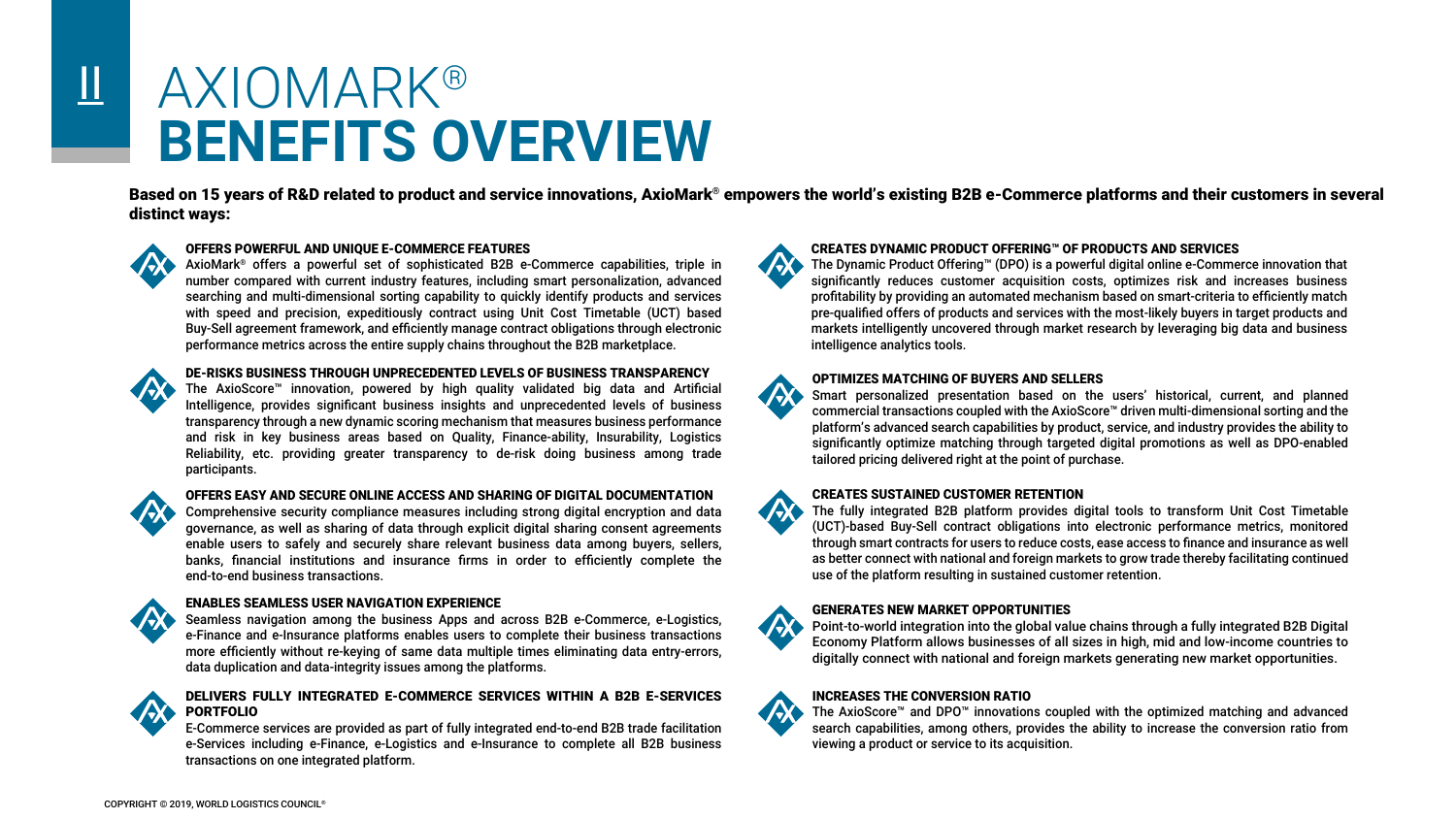### VALUE PROPOSITION **AXIOMARK® CHANNEL PARTNER**   $\mathbf{III}$

#### IMMENSE MARKET SIZE AND GLOBAL REACH

• Provides a comprehensive solution to penetrate the global USD 150 trillion B2B market projected to reach USD 337 trillion by 2030.

■ Collaboration with a vast global deployment network encompassing the world's top 13 technology firms, e-finance and e-Insurance firms, 150 governments comprising 75% of the world's population through their pan-regional organizations and more than 26 IGOs/NGOs.

#### HIGH-GROWTH OPPORTUNITY AND UNIQUE BUSINESS MODEL

- Fully integrated B2B platform of global e-Commerce, e-Logistics, e-Insurance and e-Finance services digitally connecting millions of businesses world-wide with a projected revenue opportunity of USD 2.5 trillion by 2030.
- Several revenue streams including Online Advertising, E-Commerce Enablement as well as Research and Information Services fees.
- Cooperative partnership opportunity distributing AxioMark® pre-tax income to the global e-Commerce Channel Partners based on the revenue recognized from their registered users of the platform.

| <b>Projected AxioMark® Total Revenues &amp; Pre-Tax Income Channel Partner Pool (USD Millions)</b> |       |        |        |         |           |  |  |  |  |  |  |  |  |
|----------------------------------------------------------------------------------------------------|-------|--------|--------|---------|-----------|--|--|--|--|--|--|--|--|
| <b>YEAR</b>                                                                                        | 2022  | 2024   | 2026   | 2028    | 2030      |  |  |  |  |  |  |  |  |
| <b>Total Revenues</b>                                                                              | 2,208 | 14,605 | 81,415 | 453,832 | 2,529,788 |  |  |  |  |  |  |  |  |
| <b>Pre-Tax Income</b><br><b>Channel Partner Pool</b>                                               | 523   | 3,463  | 19,302 | 107,592 | 599,750   |  |  |  |  |  |  |  |  |

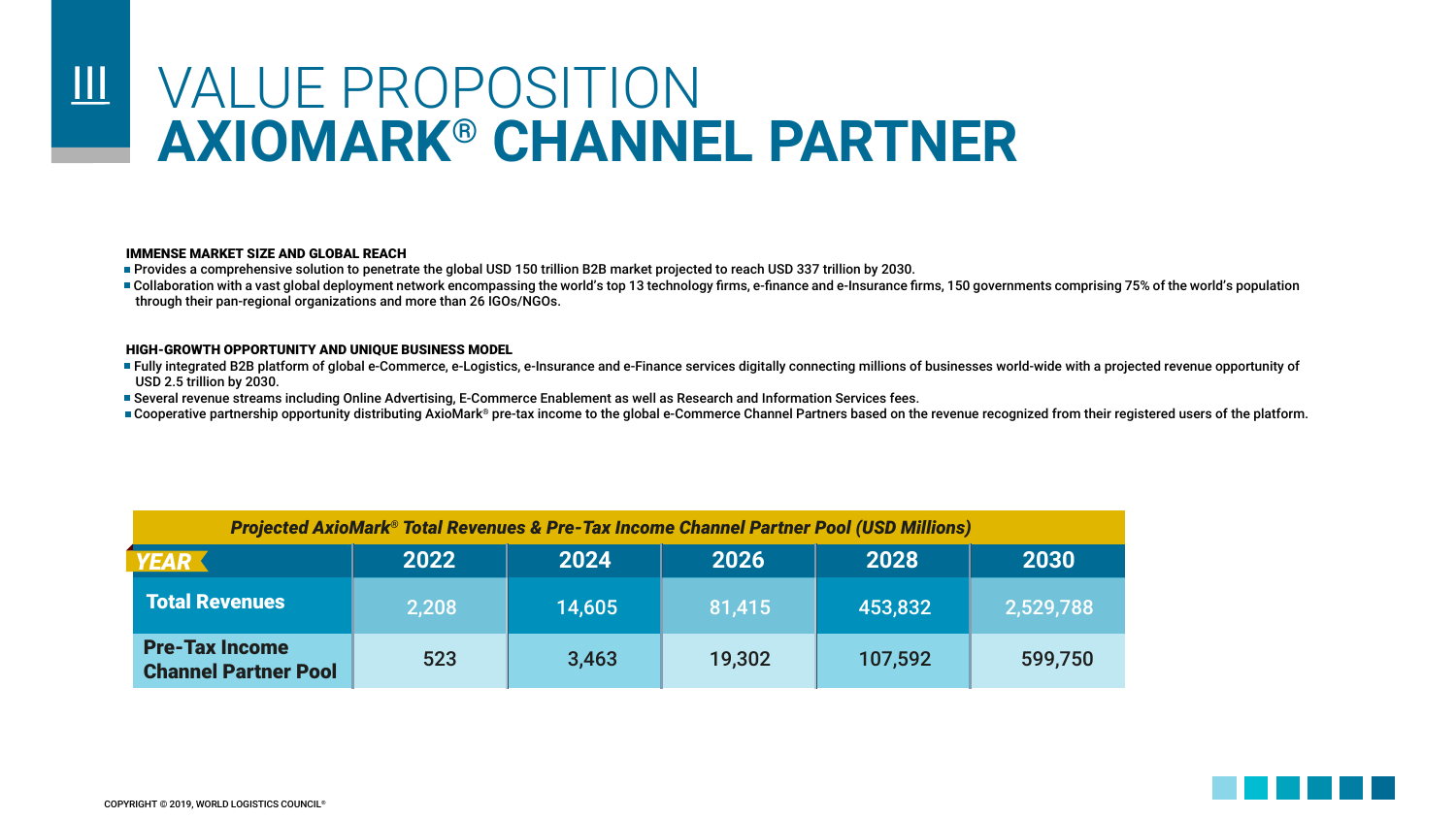### $|\underline{V}|$ ROLES AND RESPONSIBILITIES OF **AXIOMARK® PLATFORM OPERATIONS**

|                         |                                        |              |                            | <b>WLCD</b>               | <b>AxioMark®</b>                  |                                     |
|-------------------------|----------------------------------------|--------------|----------------------------|---------------------------|-----------------------------------|-------------------------------------|
| #                       | <b>Responsibility</b>                  | <b>WLC®</b>  | <b>Technology</b><br>Dept. | <b>AxioMark®</b><br>Dept. | <b>Channel</b><br><b>Partners</b> |                                     |
|                         | <b>Governance, Risk and Compliance</b> | $\mathsf{A}$ | <sub>S</sub>               | R                         | $\mathbf C$                       |                                     |
| $\overline{2}$          | <b>Technology Governance</b>           | $\mathsf{A}$ | R                          | S                         | $\mathbf C$                       |                                     |
| $\overline{\mathbf{3}}$ | <b>Business Process Ownership</b>      | $\mathsf{A}$ | <sub>S</sub>               | R.                        | $\mathbf C$                       |                                     |
| 4                       | <b>Market Research</b>                 |              | S                          | R                         | $\mathbf C$                       |                                     |
| $5\phantom{1}$          | <b>Business Development</b>            |              | <sub>S</sub>               | <sub>S</sub>              | $\overline{\mathsf{R}}$           |                                     |
| 6                       | <b>Research and Development</b>        |              | S                          | R                         | $\mathbf C$                       |                                     |
| 7                       | <b>Product Development</b>             |              | R                          | A                         | $\mathbf{C}$                      |                                     |
| 8                       | <b>Product Roadmap</b>                 | A            | R                          | S                         | $\mathbf C$                       |                                     |
| 9                       | <b>Customer Engagement</b>             |              | S                          | <sub>S</sub>              | $\mathsf R$                       | <b>RASIC Matrix Notations</b>       |
| 10                      | <b>Business Operations</b>             |              | S                          | R                         | $\mathsf{R}$                      | $R -$ Responsible<br>$A -$ Approves |
| 11                      | <b>Customer Support</b>                |              | ls,                        | R.                        | $\mathsf R$                       | $S -$ Supports                      |
| 12                      | <b>User Community</b>                  |              | S                          | S                         | R                                 | - Informed<br>$C -$ Consulted       |

WLC<sup>®</sup> - WORLD LOGISTICS COUNCIL | WLCD - WORLD LOGISTICS COUNCIL DEVELOPMENT | CHANNEL PARTNERS - SELECTED AXIOMARK® E-COMMERCE CHANNEL PARTNERS.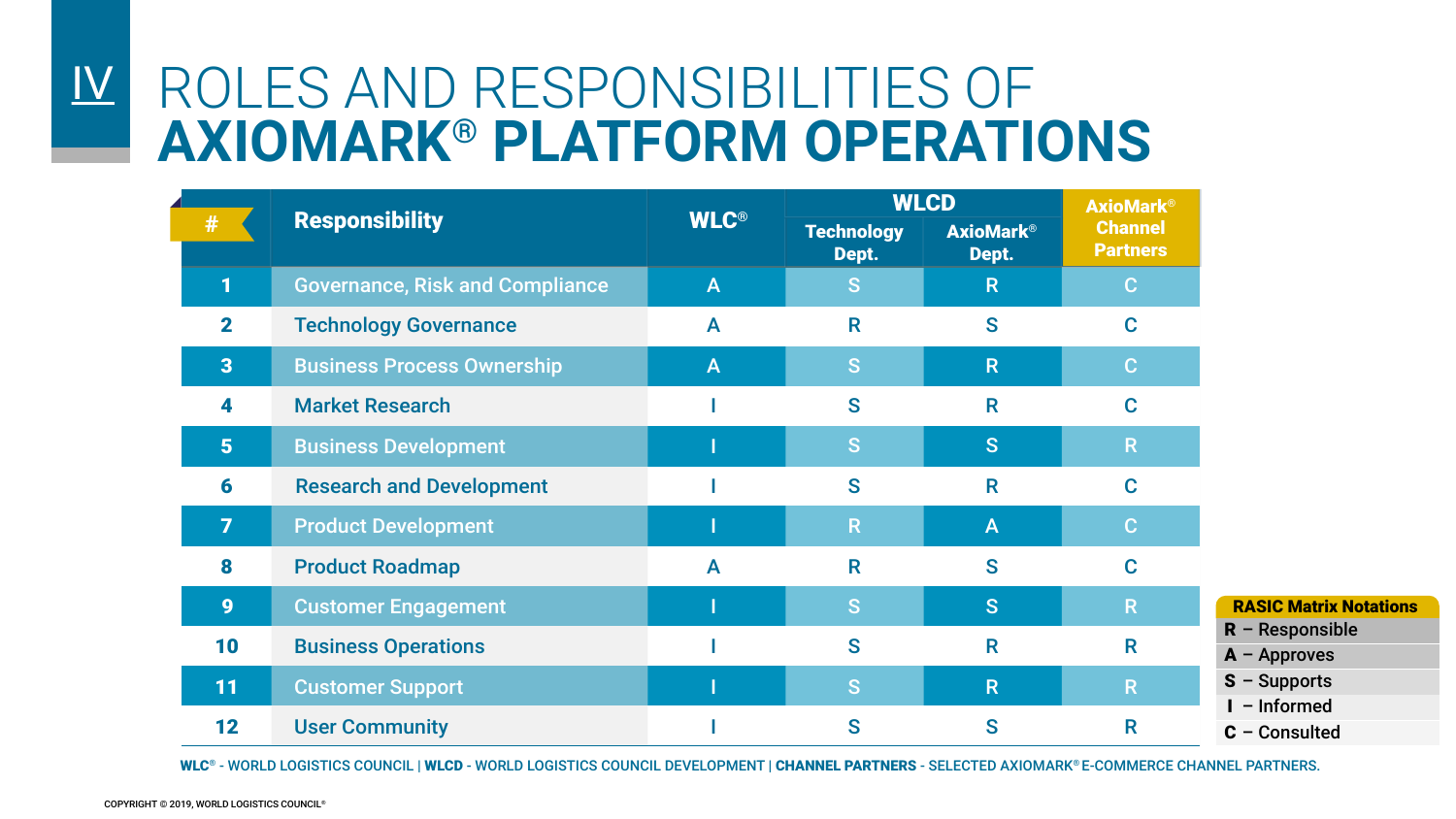## AXIOMARK® CHANNEL PARTNER **QUALIFICATIONS AND REQUIREMENTS**  $\overline{\mathsf{V}}$

### **QUALIFICATIONS REQUIREMENTS**

■ Share WLC<sup>®</sup> Vision and Values

- Well-established leading e-Commerce players globally
- Strong business development capabilities with sizeable customer base
- Financially sound and compliant with applicable rules and regulations
- Proven track-record of exemplary customer service with satisfied customer base
- **Excellence in research and development, product innovations and market research**
- Personnel competencies for performing AxioMark® Channel Partner roles and responsibilities

• Provide a documented short, mid and long-term business plan with clearly defined milestones • Designate dedicated and qualified personnel for performing business development, customer engagement, business operations, customer support and user community responsibilities

- Assign competent personnel with necessary subject matter expertise in corporate and technology governance, business processes, market research, R&D, and product development
- Achieve agreed new user registration milestones and revenue targets
- Satisfactory performance of roles and responsibilities per Section IV



| the contract of the contract of the contract of |
|-------------------------------------------------|
|                                                 |
|                                                 |
|                                                 |
|                                                 |
|                                                 |

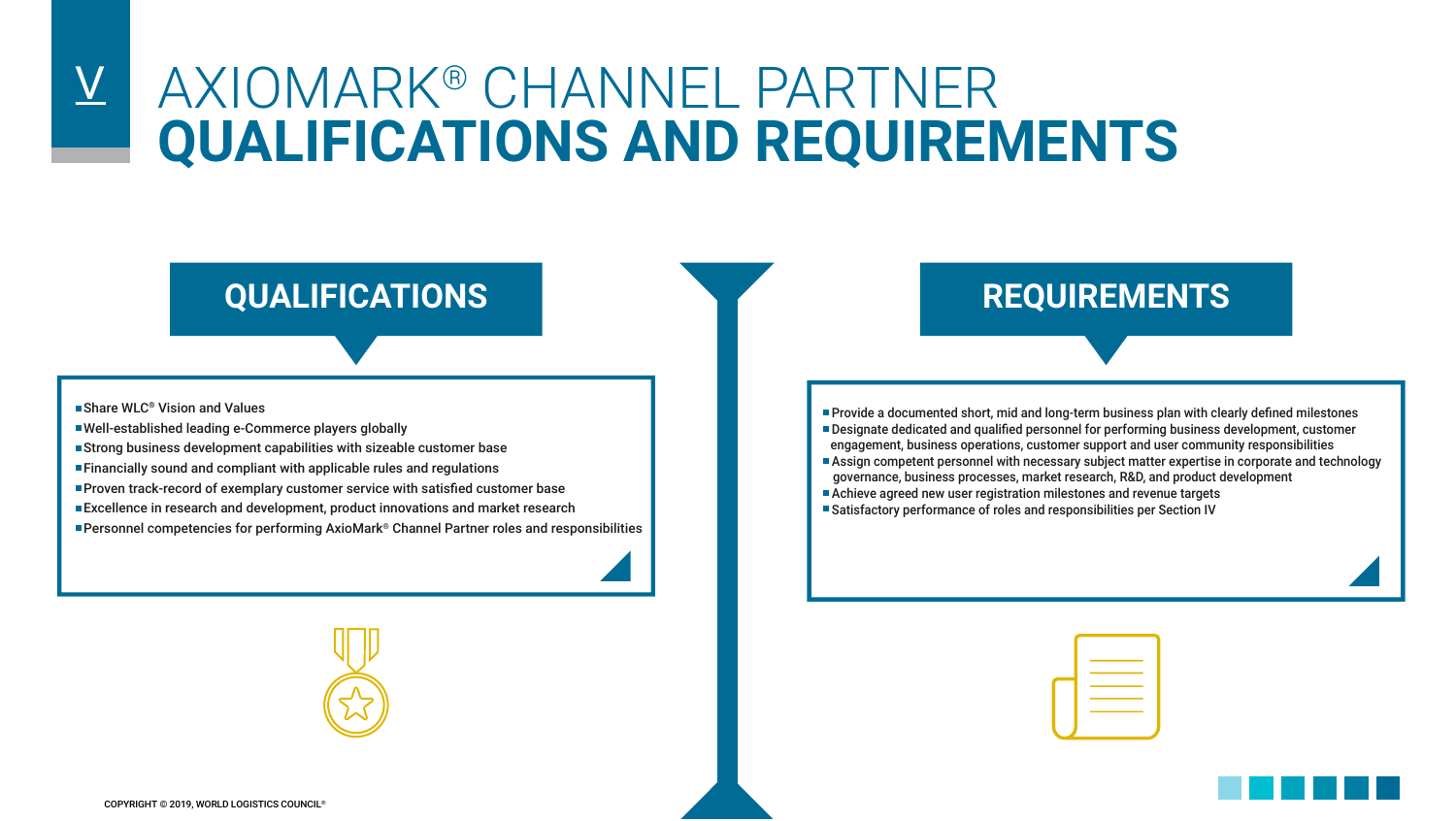# VI GO-TO **MARKET READINESS**

The MDDEAS® and AxioMark® e-Commerce Platform will be deployed worldwide as a part of a global economic development program with a regional implementation plan supported by public and private organizations based on the following groundwork already completed:



#### Worldwide Patent

The MDDEAS® is built upon a catalogue of product and service innovations protected by a worldwide patent involving several claims.



#### Global Policy Adoption

The Council's participation at the G20/B20 Forums contributed to the G20 Leaders' adoption of the Digital Economy as a key policy directive towards re-energizing the global economy.



#### End-user Demand

94.5% of B2B participants representing nearly 80% of the world's GDP demand the MDDEAS®, confirmed by the G20 Nations Case Study performed with 90 G20 ministries, IGOs/NGOs, and private sector experts.



#### Technology Industry Commitment

11 of the world's top technology firms with revenues of USD 220 billion and 2.1 million manpower have signed exclusive agreements with the Council towards selection to develop and deploy the MDDEAS® including AxioMark® globally.



#### Center of Excellence Establishment

Supported by India's Prime Minister Office, Telangana State executed a preliminary agreement with the Council to host the E-Hub of the World under the protection of the United Nations, ensuring uninterrupted use of the MDDEAS®. In other words, access by all at all times.



#### Deployment Program

Agreements have been executed to initially deploy the MDDEAS® in India, Indonesia, Malaysia, Italy, United Kingdom and Germany (perennial #1 in trade efficiency).



#### National Adoption Agreements

More than 150 countries through their pan-regional organizations representing 75% of the world's population have executed strategic agreements to promote adoption of the MDDEAS®.

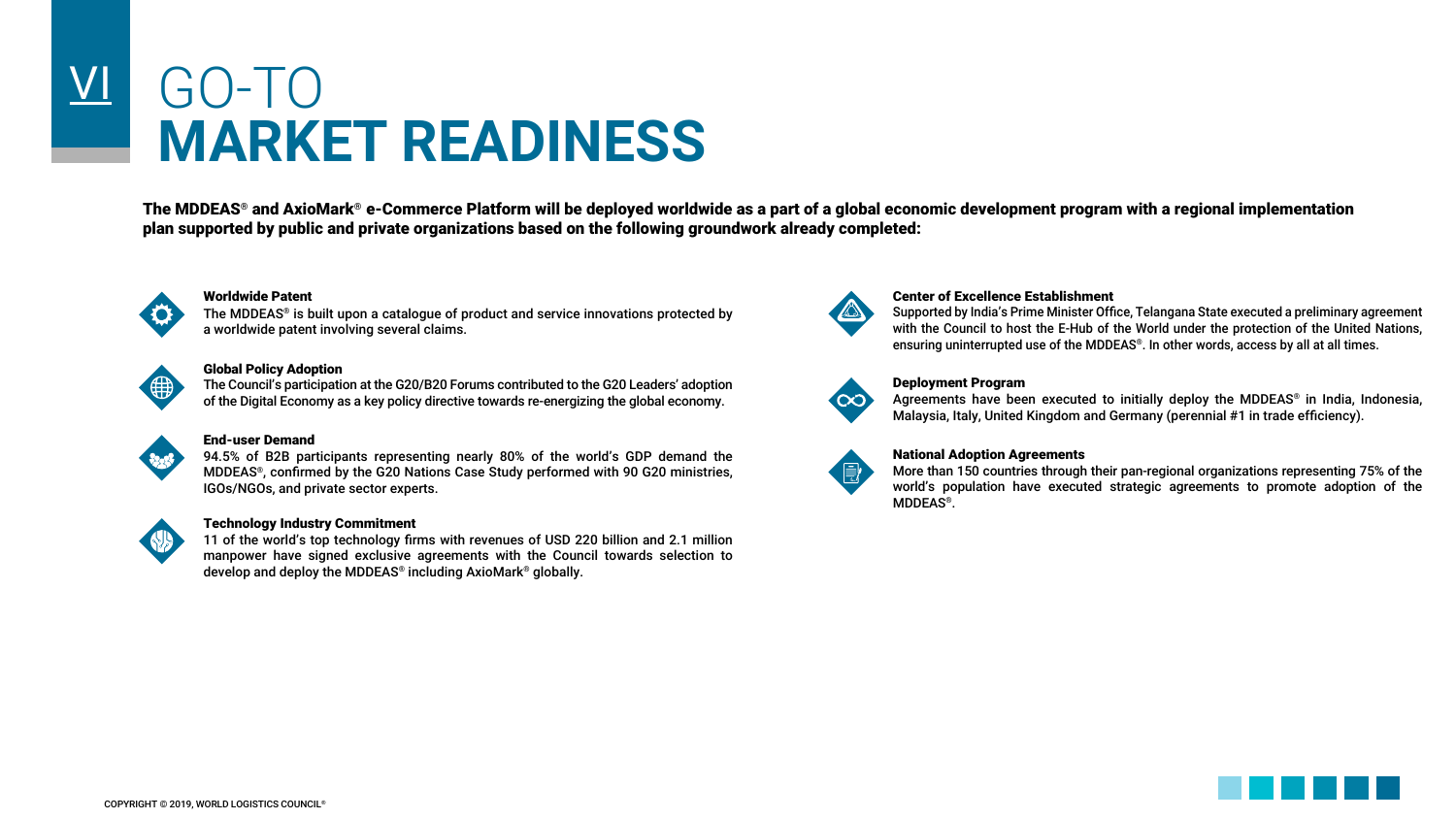### VII MDDEAS® **PRODUCT ROADMAP AND TIMELINE**

|                                               |                              |  |   |             |                                                  |    |  | <b>TIMELINE IN MONTHS</b> |  |  |                             |                                                                                             |  |  |  |  |  |  |    |       |  |
|-----------------------------------------------|------------------------------|--|---|-------------|--------------------------------------------------|----|--|---------------------------|--|--|-----------------------------|---------------------------------------------------------------------------------------------|--|--|--|--|--|--|----|-------|--|
| <b>Milestone Activity</b>                     | $1 \quad 2 \quad 3 \quad 4$  |  | 5 | $6 \quad 7$ |                                                  | 89 |  |                           |  |  |                             | 10 11 12 13 14 15 16 17 18 19 20 21 22 23 24 25 26 27 28 29 30 31 32 33                     |  |  |  |  |  |  | 34 | 35 36 |  |
| <b>Finalize Technology Gateways</b>           | <b>Engage Tech Gateways</b>  |  |   |             |                                                  |    |  |                           |  |  |                             |                                                                                             |  |  |  |  |  |  |    |       |  |
| 2 Finalize E-Hub Partners                     | <b>Engage E-Hub Partners</b> |  |   |             |                                                  |    |  |                           |  |  |                             |                                                                                             |  |  |  |  |  |  |    |       |  |
| <b>3</b> Platform Commercialization           |                              |  |   |             | P1 Development                                   |    |  |                           |  |  | P2 and P3 Development       |                                                                                             |  |  |  |  |  |  |    |       |  |
| Show Case (SC) BTL Platform Deployment        |                              |  |   |             |                                                  |    |  |                           |  |  |                             | SC BTL#1 SC BTL#2 SC BTL#3 SC BTL#4                                                         |  |  |  |  |  |  |    |       |  |
| <b>Business Development</b>                   |                              |  |   |             | <b>Business Development and Enroll End Users</b> |    |  |                           |  |  |                             |                                                                                             |  |  |  |  |  |  |    |       |  |
| <b>6</b> Revenue Generation                   |                              |  |   |             |                                                  |    |  |                           |  |  | <b>Platform Operational</b> |                                                                                             |  |  |  |  |  |  |    |       |  |
| Governance                                    |                              |  |   |             | <b>Finalize Regional Partners</b>                |    |  |                           |  |  |                             |                                                                                             |  |  |  |  |  |  |    |       |  |
| 8 Secure Axio Core Service & Channel Partners |                              |  |   |             |                                                  |    |  |                           |  |  |                             | Finalize e-Finance and e-Insurance Core Service and e-Commerce Channel Partners             |  |  |  |  |  |  |    |       |  |
| 9 Data Center Operations                      |                              |  |   |             |                                                  |    |  |                           |  |  |                             | Cloud Hosting, Development, Testing, QA, Pre-Production   Production Go Live and Operations |  |  |  |  |  |  |    |       |  |

#### *1. Finalize Technology Gateways*

• Responsible for establishment and governance of MDDEAS® technology, application standards, and roll-out. ■ Build APIs to integrate MDDEAS<sup>®</sup> with external systems for plug-in access.

• Undertake Business Development to enroll new users on the MDDEAS® platform.

**• Participate in Revenue Sharing from their registered new user/customer base.** 

#### *2. Finalize E-Hub Partners*

• Finalize the selection of Public, Technology, and Academic organizations (E-Hub Core Triangle Partners). **• Responsible for building, maintaining and enhancing the MDDEAS® platform.** 

#### *3. Platform Commercialization*

• MDDEAS® is deployed in 3 Product Increments - P1, P2 and P3 over 18 months.

- The initial Product Increment P1 includes Minimally Viable Product (MVP) features with full functionality for the first Benchmark Trade Lane (BTL).
- Product Increments P2 and P3 are delivered to satisfy regional and new user requirements.

#### *4. Show Case (SC) BTL Platform Deployment*

**• Deployment of MDDEAS<sup>®</sup> through four BTLs, one in each region of the world.** 

- Show Case events will be conducted for each BTL announcing the commercial availability of the platform and promoting its use to the end users.
- **The first Show Case event for BTL1 is planned to commence in 16 months followed by three more** BTL Show Case events.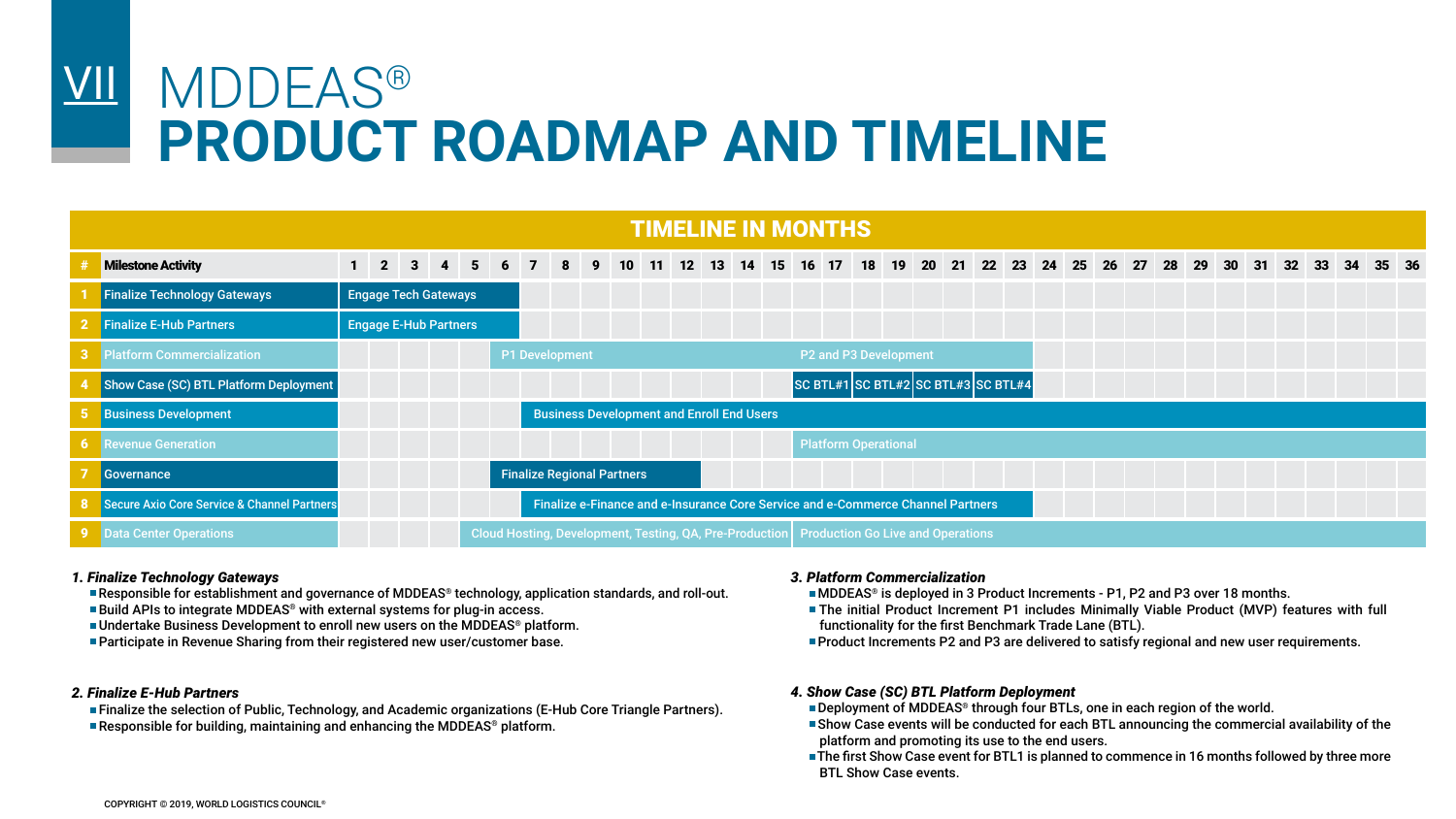### MDDEAS® **PRODUCT ROADMAP AND TIMELINE (Continued)** VII

#### *5. Business Development*

- The Axio Channel Partners, 12 Technology Gateways, Pan-regional Organizations and Industry Associations representing 75% of the world's population will promote the use of the MDDEAS® to B2B participants including the world's SMEs.
- Show Case events will be held across the regions to promote the platform adoption and present the benefits first-hand to the end customers triggering the viral marketing effect among the global value chain participants.

#### *6. Revenue Generation*

- MDDEAS® platform will start generating revenues from the first BTL deployment, when the first BTL participants will become the first platform users on AxioMark®, AxioFin®, and AxioIn™ platforms.
- MDDEAS® operations are projected to break-even in about 20 months.

#### *7. Governance*

- Regional Council Partners (RCP) in each of the four regions; Asia, Americas, Europe and Middle East / Africa (MEA) provide governance representing their regional interests and offset any geopolitical, monopolistic and data privacy concerns.
- Each Regional Council will involve 7 semi-government organizations to be represented on the Regional Council Board of Directors.
- Technology Governance Board consisting of Technology Gateways, AxioFin®, AxioIn™ and AxioMark® representatives as well as World Logistics Council Development will oversee and govern MDDEAS® Technology and Application Standards, as well as the Application roll-out.

#### *8. Secure Axio Core Service and Channel Partners*

- Select world-leading e-Finance and e-Insurance firms as AxioFin® and AxioIn™ Core Service Partners, respectively. These Partners enroll banks and financial institutions as well as insurance firms and their end users on the platform.
- Axio Core Service Partners will recognize an equity increase and receive dividends based on the earnings generated from their platform operations.
- Select world's leading e-Commerce firms as AxioMark® Channel Partners from all the regions. AxioMark® Channel Partners enroll new platform users and end customers.
- AxioMark® Channel Partners receive a distribution of pre-tax income based on the revenues generated from their registered user-base in return for satisfactory fulfillment of their roles and responsibilities, as well as reaching the user enrollment and revenue generation targets.

#### *9. Data Center Operations*

• MDDEAS® will be hosted in its own dedicated data center upon 5% B2B market penetration.

• Redundant data centers will be strategically located worldwide to provide disaster recovery, high availability, data redundancy, backup and fail-over as well as to comply with the applicable global data privacy and security rules and regulations.

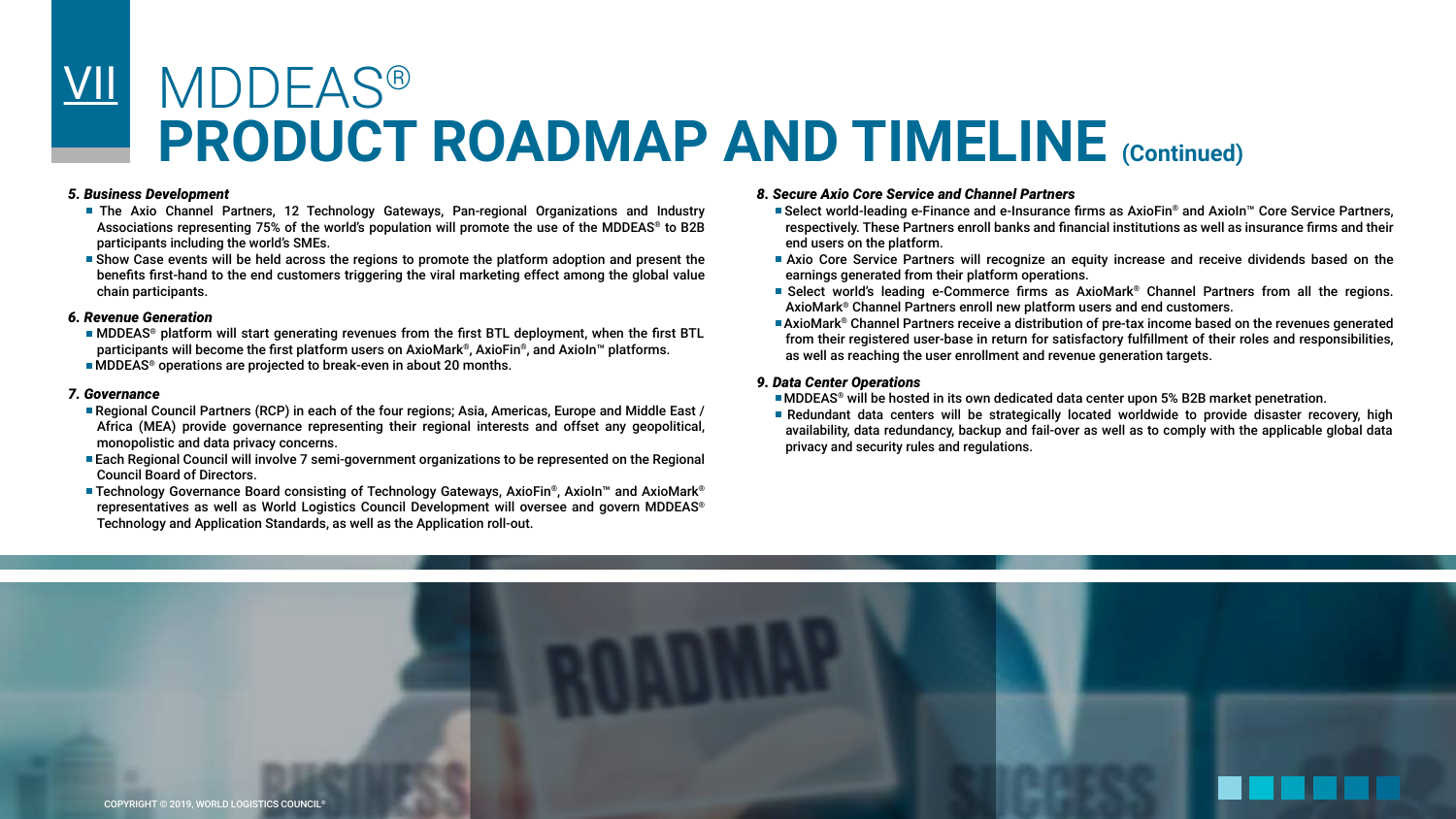### AXIOMARK® CHANNEL **PARTNER ENGAGEMENT PROCESS VIII**

| <b>PROCESS STEPS</b>                                           |  |                                                       |                         |                                              |                             |                             |  |  |  |  |  |  |  |
|----------------------------------------------------------------|--|-------------------------------------------------------|-------------------------|----------------------------------------------|-----------------------------|-----------------------------|--|--|--|--|--|--|--|
| <b>Milestone Activity</b>                                      |  |                                                       |                         | 4                                            |                             | O                           |  |  |  |  |  |  |  |
| <b>Preliminary Qualification of Channel Partner Candidates</b> |  | <b>Preliminary List of Channel Partner Candidates</b> |                         |                                              |                             |                             |  |  |  |  |  |  |  |
| Invitation and Initial Briefing Session                        |  |                                                       | <b>Briefing Session</b> |                                              |                             |                             |  |  |  |  |  |  |  |
| <b>Exploration of Potential Partnership</b>                    |  |                                                       |                         | NDA/MOU and Technical/Operations Discussions |                             |                             |  |  |  |  |  |  |  |
| <b>Qualification of Channel Partner Candidate</b>              |  |                                                       |                         |                                              | Select Qualified Candidates |                             |  |  |  |  |  |  |  |
| 5 Channel Partner Agreement                                    |  |                                                       |                         |                                              |                             | <b>Execute Agreement</b>    |  |  |  |  |  |  |  |
| 6 On-boarding and Collaboration                                |  |                                                       |                         |                                              |                             | On-boarding & Collaboration |  |  |  |  |  |  |  |

**The Channel Partner engagement process consists of the following steps:**

#### *1. Preliminary Qualification of Channel Partner Candidates*

- WLC® will perform a preliminary search and Identification of prospective Channel Partner candidates.
- WLC® will gather information available in the public domain and shortlist potential candidates that meet the qualification criteria

#### *2. Invitation and Initial Briefing Session*

- Invitations will be sent to the prospective candidates to discuss potential partnership synergies.
- Convene a briefing session with Channel Partner candidates to share preliminary information, ideas, and partnership proposals.

#### *3. Exploration of Potential Partnership*

- Execute a Memorandum of Understanding (MOU), and Mutual Non-Disclosure Agreement (NDA) prior to sharing proprietary and confidential information.
- WLC® presents MDDEAS® technology, AxioMark® platform capabilities, and Channel Partner value proposition.

#### *4. Qualification of Channel Partner Candidate*

- $\blacksquare$  Channel Partner candidate presents its proposal to WLC® including a business plan demonstrating the candidate's qualifications and capabilities to perform its required responsibilities.
- WLC® evaluates Channel Partner candidate's credentials and determines the eligibility of the candidate to become a Channel Partner.

#### *5. Channel Partner Agreement*

• Enter into a Channel Partner Agreement defining the commercial and financial obligations.

#### *6. On-boarding and Collaboration*

- Complete Channel Partner on-boarding process.
- Periodically review and assess Channel Partner performance and business value creation.
- Identify opportunities for performance improvement and periodic evaluation for continuing partnership.